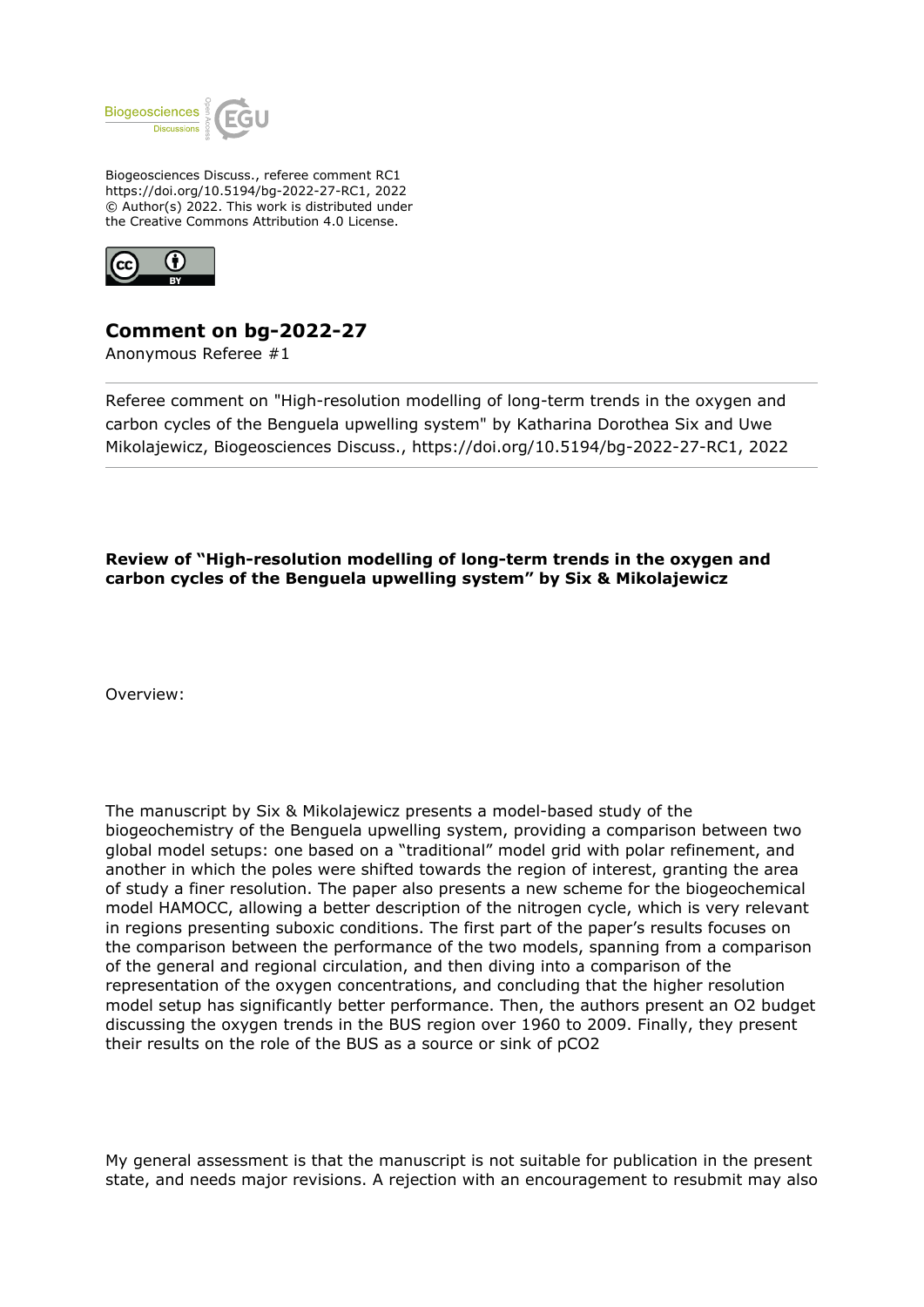be suitable given the present state of the manuscript and the need of a thorough round of revisions, in my opinion. There has been clearly a large amount of work put into this study, the analysis is probably there, but the way the work is presented in the manuscript is not clear and it's very difficult to understand what the novel findings are.

There are several problems with the manuscript in the present form: 1) the scope of the manuscript is not clear; 2) the authors seem not aware of much recent literature on the region, meaning that the paper that reproposes already known results or lacks in the discussion of relevant processes; 3) large part of the model comparison provides predictable results and would better fit in a supplement; 4) the paper structure is unclear, with most of the results section reading as an introduction, model evaluation or discussion (or a mix-up of these); 4) the quality of writing is rather low and, as a result, the manuscript is difficult to follow.

## **Major comments:**

- **Scope of the manuscript:** The title focuses on oxygen and carbon, while the methods focus in great part on a new scheme for nitrogen cycling and two model setups, there are 2 results sections: one focusing on a model comparison mixed with O2 trends and another focusing on pCO2, the introduction mentions mostly just oxygen and acidification. The cycling of carbon is not even mentioned in the introduction. What is the scope of the manuscript?
- **Literature:** The authors miss on many important recent manuscripts that addressed the circulation and oxygen variability in the Benguela upwelling system using similar methods, and many statements read a bit dated. This is very evident in the Introduction, but also in the Results, as many of the findings presented as novel are not such. It also emerges from the fact that the authors recurrently cite the same few papers across the manuscript. The manuscript would really benefit from a better and more up-to-date literature review and a comparison with recent work. I am providing below a list of references that were missed by the authors, although the list is by no mean exhaustive.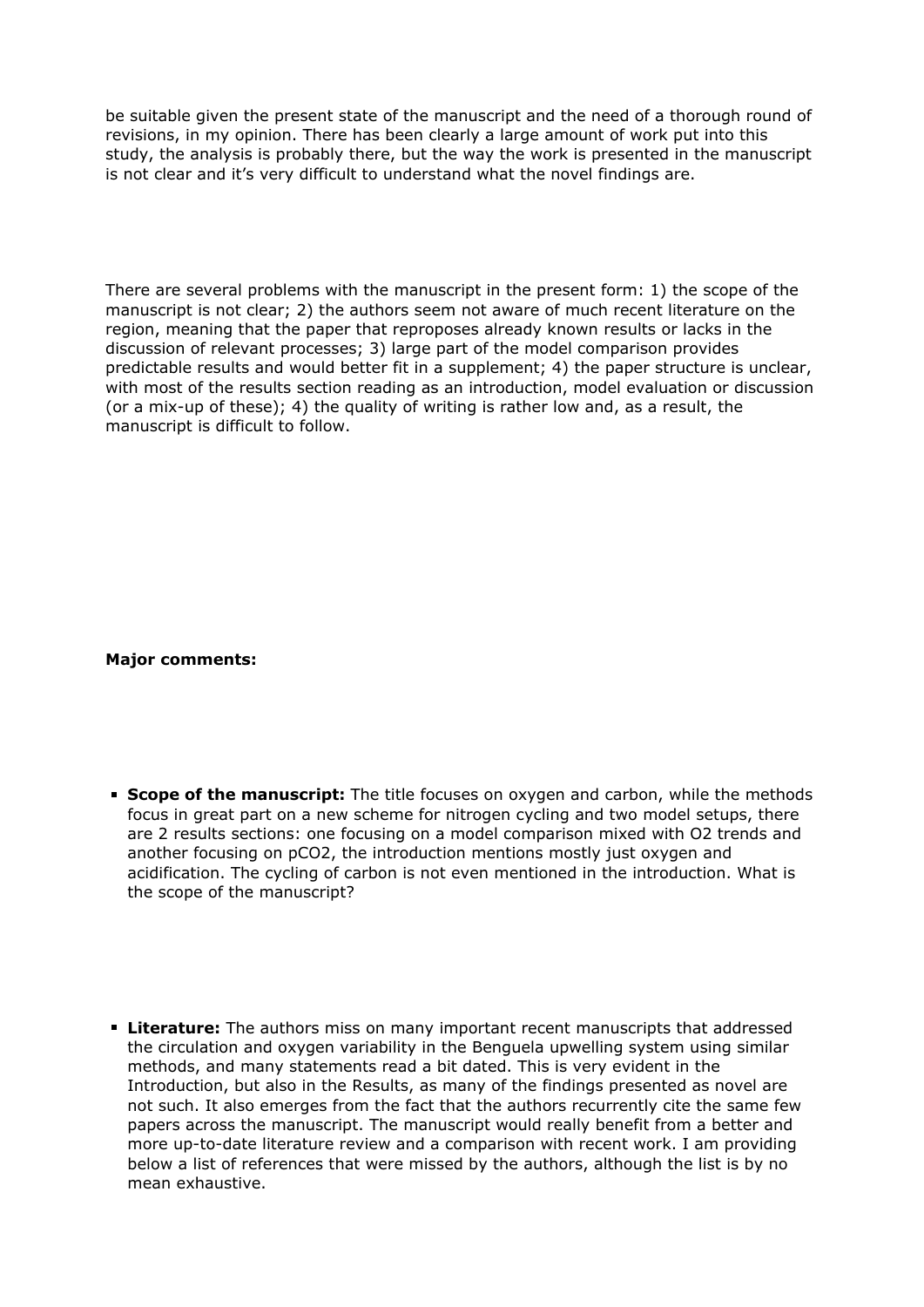- **Paper structure:** The paper's Introduction is too short and lacks in focus on the topics spanned by the analysis, section 3 "Model results compared to observations" mixes model evaluation with results regarding oxygen trends, and section 4 "Surface pCO2 and decadal trends of the carbon inventory in the BUS" suddenly shifts topic to pCO2. Model evaluation and Results are mixed up, which makes it very difficult to understand what the novel findings are presented by this study. Citations are better suited to the Introduction or Discussion (the latter is currently missing, which leads to this unclear structure). Due to this mix-up, I strongly suggest reorganizing the sections, separating literature review, model evaluation, and the study of the dynamics regulating oxygen distribution and trends. I would almost suggest to split this paper in two dedicated manuscripts: one on O2 and one on pCO2, which would help with both length and clarity. Or else, the connection between the two topics must be strongly clarified in the introduction. The manuscript is currently too long and not well organized in my opinion, the key findings get lost in the text.
- **A comparison of two models at different resolution:** I find many of the results of the model comparison between GR15 and higBUS rather predictable, as it is now expected that a model with lower resolution will not be able, for example, to resolve the upwelling pattern or intensity as well as a model with higher resolution. Many of the plots lack a comparison with the observations. I would suggest the authors to summarize the discussion of the differences between the two models only focusing on the really innovative results, merge the plots and/or move some to a model evaluation section or even a supplement.
- **What is the advantage of resolving the Pacific at such low resolution with the higBUS grid setup?** Shifted poles grids have been used in several studies before, especially for upwelling systems, mostly using cropped grids that covered only the Atlantic or Pacific basin, depending on the upwelling system of focus. What is the advantage of resolving the entire ocean and especially the Pacific at such low resolution of only 2 to 3 degrees (with all the consequences for atmospheric forcing, representation of currents and biogeochemical cycles) when the focus is the OMZ and the biogeochemistry the BUS?

## **E** Quality of writing

The quality of English throughout the manuscript is often low, which makes the manuscript very difficult to read. Some sections, such as the Introduction & Methods'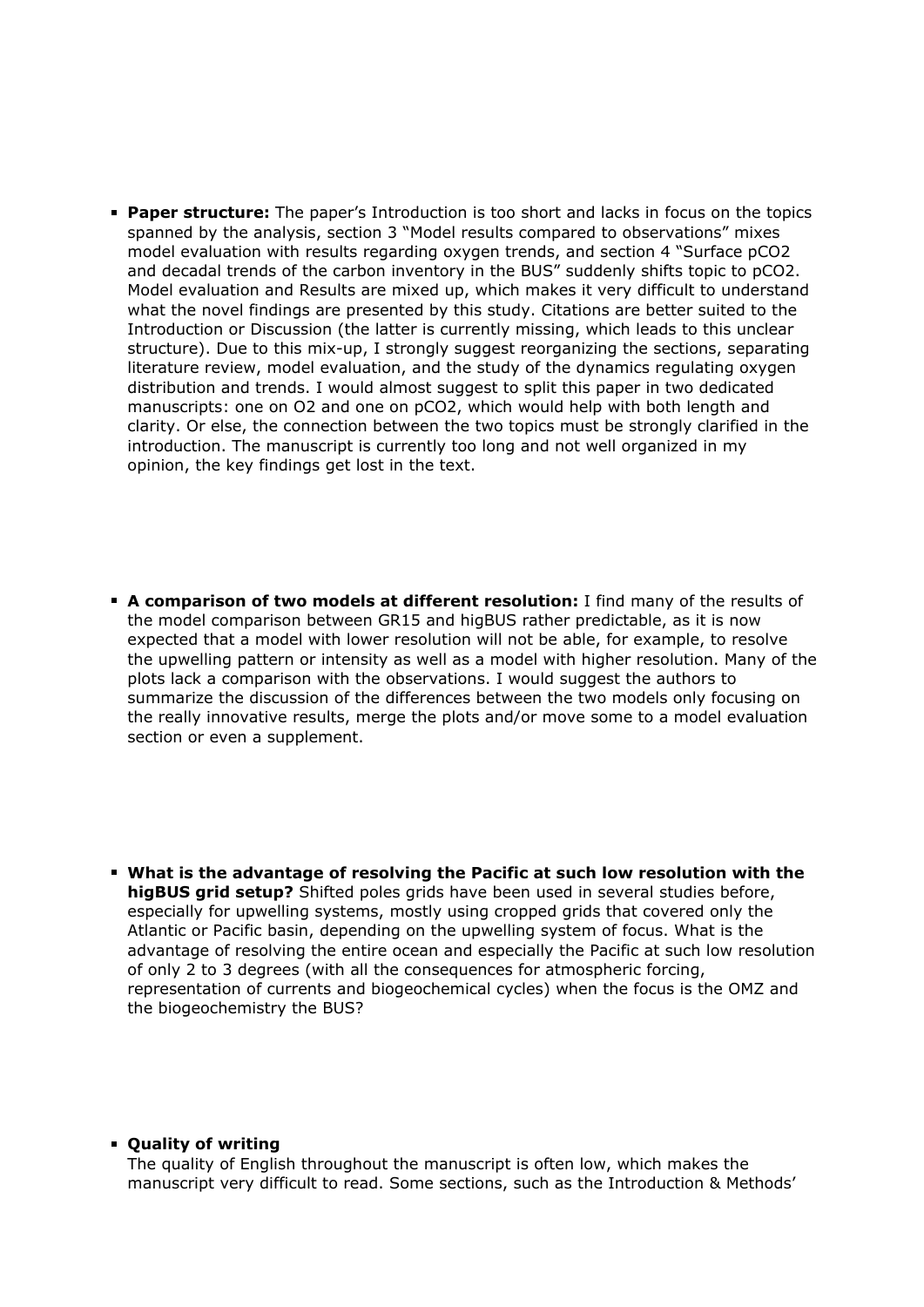subsections 2.3 have poor quality of writing, while others, such as the Methods' subsections 2.1 & 2.2, are very easy to read and coherent. I have only provided a few corrections in the detailed comments. However, the manuscript would greatly profit from an overall review of the language.

**Specific comments:** 

General – Introduction: All the introduction needs rewriting. The English is really difficult to read and the citations are really scarce. The entire discussion is based on a very limited number of publications, many of which are also a bit dated, considered the amount of new literature on the themes. Some topics (such as ocean acidification) are barely introduced, others that may be relevant (such as stratification due to warming, changes in biological rates due to global change, previous studies of the mesoscale variability of oxygen and acidification trends, studies focusing in general on mesoscale processes and how they affect upwelling system biogeochemistry, a description of the Benguela circulation, a description of the drivers of pCO2, a discussion of the relationship between oxygen and carbon cycle, etc) are left out. I don't think this Introduction is complete. I'm providing an (incomplete) list of papers to consider to widen the overview of previous literature touching on related topics: Siegfried et al. 2019 https://doi.org/10.1371/journal.pone.0210083

```
Auger et al. 2021 https://doi.org/10.1029/2019JC015272
Stramma and Schmidtko 2021 https://doi.org/10.1080/07055900.2021.1905601
Brady et al. 2020 https://doi.org/10.1038/s41467-020-15722-x
Garcia-Reyes et al. 2015 https://doi.org/10.3389/fmars.2015.00109
Couespel et al. 2019 https://doi.org/10.1029/2019GL084162
Loescher et al. 2016 https://bg.copernicus.org/articles/13/3585/2016/
Thomsen et al. 2016a https://doi.org/10.1002/2016GL070548
Thomsen et al. 2016b https://doi.org/10.1002/2015JC010878 
I also really suggest the authors to make a more complete literature review and really
check their results against what has been done recently, in order to avoid repetitions and
give more depth to the paper.
```
Line 18: Please, do not start with "There is..."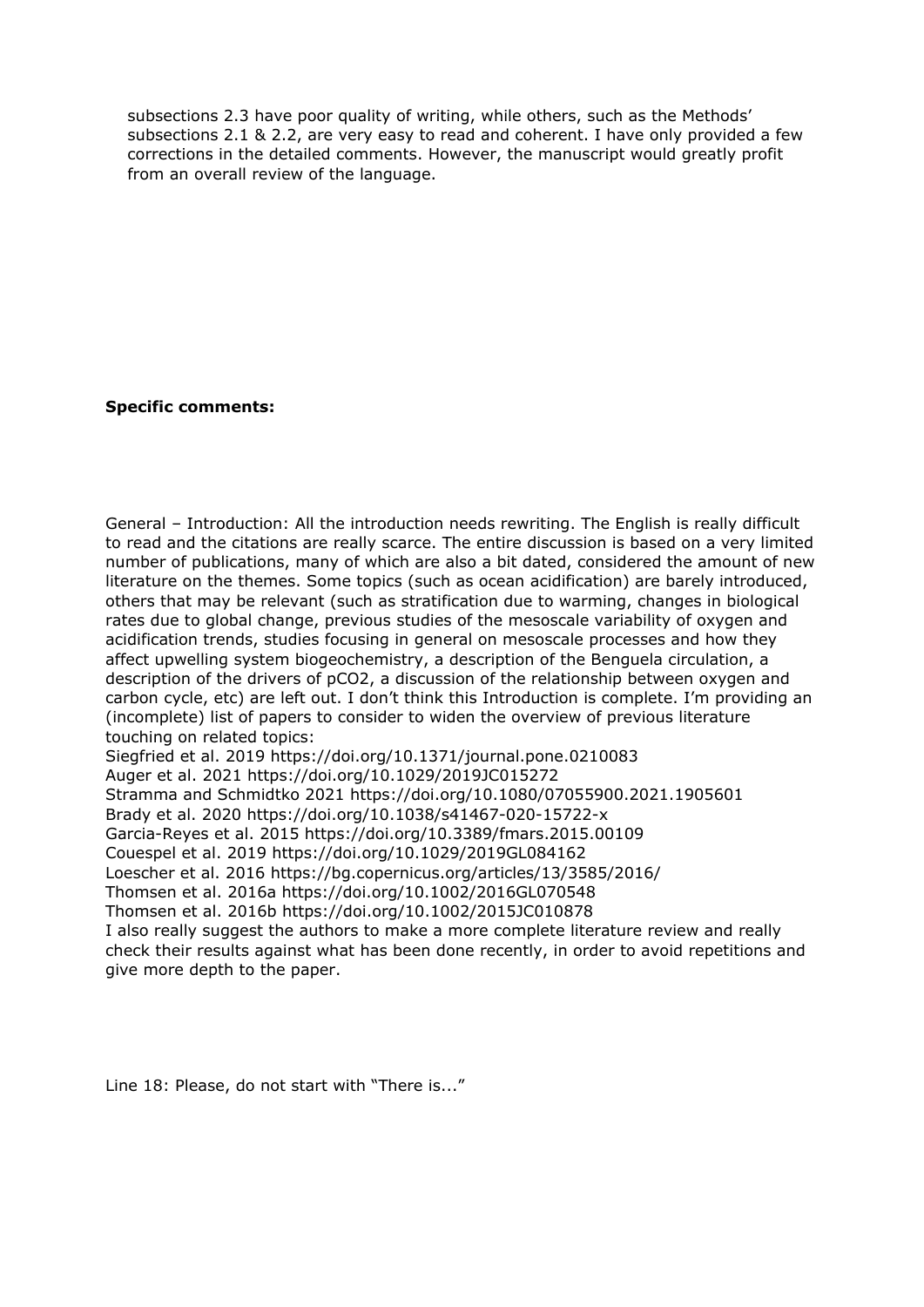Line 19-20: Please, add "some", as in: "host some of the most productive ecosystems"

Line 25: Why only hypothesized?

Lines 36-28: Please, connect these two sentences, it's very hard to read.

Lines 41-43: There are a few global models at less than a quarter-degree resolution and definitely more than one at 25 km resolution, what global models are you referring to in this sentence? The ones studied by Séférian et al. (2020)? Please, specify.

Lines 49-50: Sentence is ungrammatical and lacks a comma

Line 61: In which upwelling systems is anammox important? Is BUS one of them? If yes, specify as this is relevant for the manuscript

General – Section 3 "Model results compared to observations": This section contains too many parts that should be either in the Introduction or in the Discussion as a comparison with previous literature. This section should be split into a model evaluation (e.g. subsections 3.1-3.3) and in a dedicated section presenting the results of this study regarding oxygen, and not on what previous studies say. There is too much literature review in this section, which often evidences that the presented results are already known. The analysis of oxygen variability and trends, which should be the (first) topic of the manuscript according to the paper's title is lost at the end of Section 3, which doesn't even mention oxygen in its title.

Lines 255-257: A paragraph cannot be two sentences only (this applies throughout the entire paper). Additionally, the sentence describing what a spinoff is reads bad and seems to repeat in the following sentence, please, rephrase it.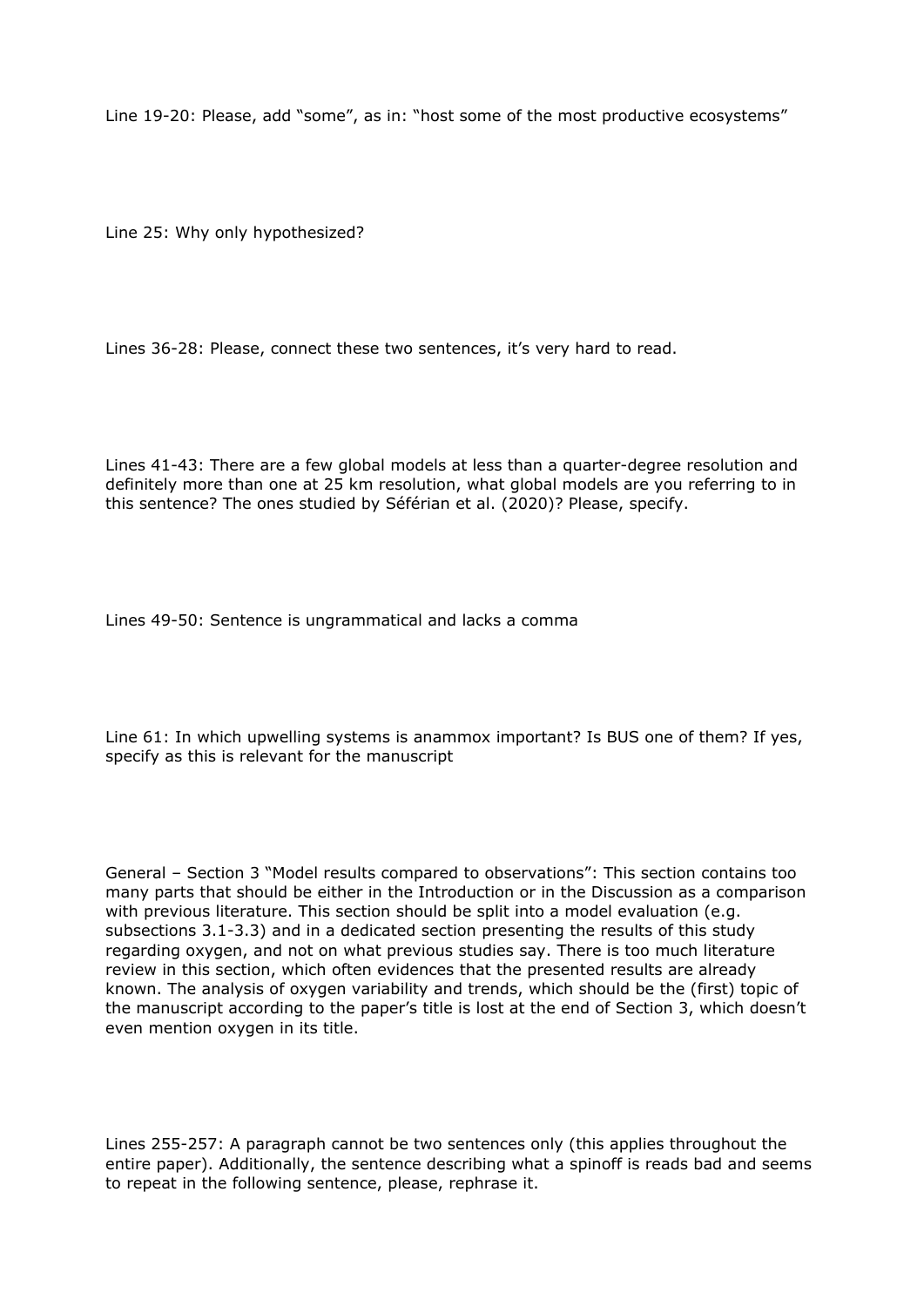Lines 373-377: This is expected from the choice of grids, I don't think this is really surprising or novel.

Table 1: GR15 seems to perform better than higBUS at reproducing mass flow through most passages. Could you please comment on this further in the text and discuss whether it impacts your results or not?

Figure 5: The two subplots look like if they have the same grid resolution, why? Was the model output regridded?

Lines 385-393: The oxygen budget and the drivers of oxygen variability were never explained in the introduction. Biological uptake via remineralization is not the only process determining the formation of the oxygen minimum on the Benguela shelf (e.g., Monteiro et al. 2006 https://doi.org/10.1029/2006GL026234, Siegfried et al. 2019 https://doi.org/10.1371/journal.pone.0210083). Why is the impact of physics (including the large scale flow) not discussed here? Also, line 393 "This is a first indication that different biogeochemical processes are at play in GR15 and higBUS." Why should the bgc processes be different if the model is the same? This is a very confusing sentence and should be rephrased providing a better explaination.

Lines 399 – 400 : "This is a first indication that different biogeochemical processes are at play in GR15 and higBUS." - This statement is too generic and doesn't hit the mark of highlighting what was found.

Lines 471-482: This should be in the Introduction or in a Model evaluation, this is not results.

General – Section 4 "Surface pCO2 and decadal trends of the carbon inventory in the